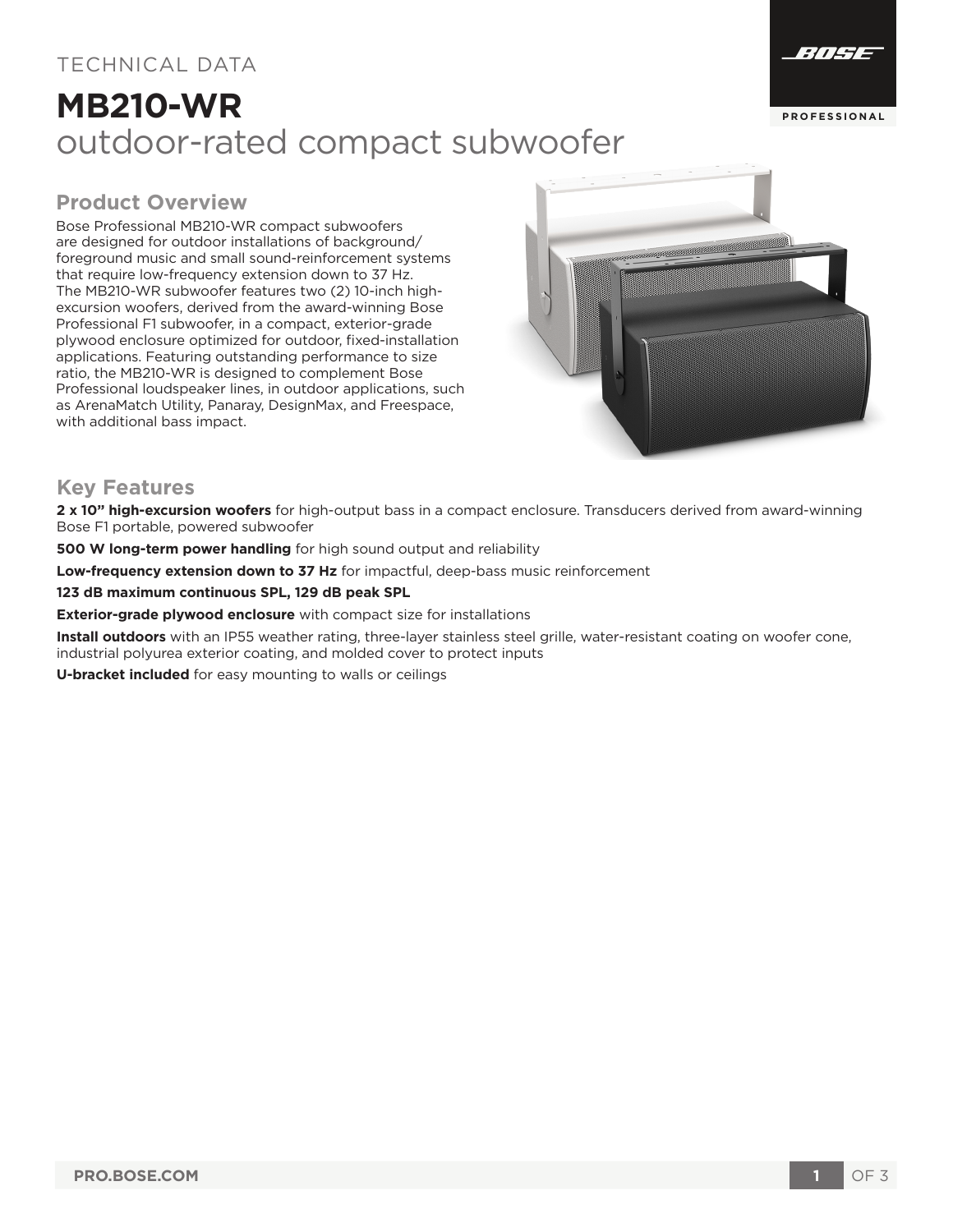## **MB210-WR**

outdoor-rated compact subwoofer

## **Technical Specifications**

| <b>Single Subwoofer Performance</b>        |                                                                               |              |                         |              |
|--------------------------------------------|-------------------------------------------------------------------------------|--------------|-------------------------|--------------|
| Frequency Response (-3 dB) (1)             | 45 - 180 Hz                                                                   |              |                         |              |
| Frequency Range (-10 dB)                   | $37 - 270$ Hz                                                                 |              |                         |              |
| Recommended High-Pass Protection Filter    | 40 Hz with 24-dB / octave filter                                              |              |                         |              |
| Nominal Coverage Pattern                   | Omnidirectional below 200 Hz                                                  |              |                         |              |
|                                            | Bose extended-lifecycle test (4)                                              |              | AES transducer test (5) |              |
| Power Handling, long-term continuous       | 500 W                                                                         |              | 625 W                   |              |
| Power Handling, peak                       | 2000 W                                                                        |              | 2500 W                  |              |
|                                            | <b>Free Field</b>                                                             | Wall/Ceiling | <b>Free Field</b>       | Wall/Ceiling |
| Sensitivity (SPL) / 1 W @ 1m) <sup>4</sup> | 90 dB                                                                         | 96 dB        | 90 dB                   | 96 dB        |
| Calculated Maximum SPL 1m) <sup>5</sup>    | 117dB                                                                         | 123 dB       | 118 dB                  | 124 dB       |
| Calculated Maximum SPL 1m), peak           | 123 dB                                                                        | 129 dB       | 124 dB                  | 130 dB       |
| <b>Transducers</b>                         |                                                                               |              |                         |              |
| Low Frequency                              | 2 x Bose 10-inch, high-excursion woofers                                      |              |                         |              |
| Nominal Impedance                          | 8 ohms                                                                        |              |                         |              |
| <b>Physical</b>                            |                                                                               |              |                         |              |
| <b>Enclosure Material</b>                  | Exterior-grade plywood                                                        |              |                         |              |
| Finish                                     | Two-part polyurea coating, black or white                                     |              |                         |              |
| Grille                                     | Powder-coated perforated stainless steel, acoustic foam, stainless steel mesh |              |                         |              |
| Environmental                              | Rated for direct-exposure outdoor installations (IEC 60529: IP55)             |              |                         |              |
| <b>Connectors</b>                          |                                                                               |              |                         |              |
| Connectors                                 | 1 x barrier strip (accepts 10 to 18 wire gauge)                               |              |                         |              |
| Suspension / Mounting                      | 3 × M8 threaded inserts for U-bracket (per side)                              |              |                         |              |
| Dimensions $(H \times W \times D)$         | 291 × 685 × 517 mm (11.5 × 27.0 × 20.4 in)                                    |              |                         |              |
| Dimensions without U-bracket (H × W × D)   | 291 × 659 × 484 mm (11.5 × 26.0 × 19.1 in)                                    |              |                         |              |
| Net Weight (loudspeaker only)              | 19.4 kg (42.8 lb)                                                             |              |                         |              |
| Net Weight (with U-bracket)                | 23.0 kg (50.6 lb)                                                             |              |                         |              |
| Shipping Weight                            | 27.7 kg (61.1 lb)                                                             |              |                         |              |
| Accessories                                | Included stainless-steel U-bracket                                            |              |                         |              |

**Footnotes**

(1) Frequency response and range measured on-axis in anechoic environment with recommended bandpass and EQ.<br>(2) Bose extended-lifecycle test using pink noise filtered to meet IEC268-5, 6-dB crest factor, 500-hour duration.